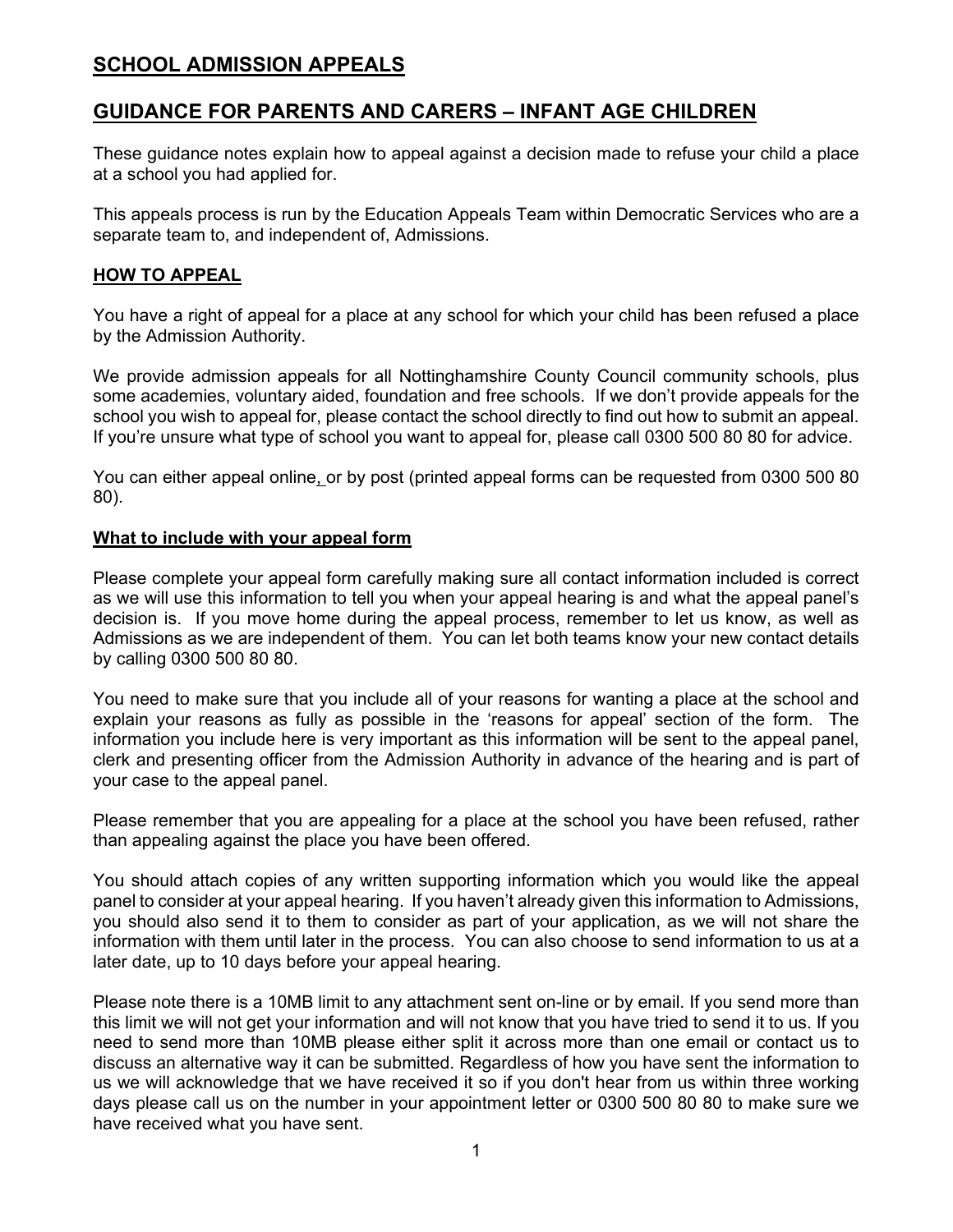Please ensure your submission and any supporting evidence does not give any personal information about someone else who is not relevant to your appeal. For example, the details of a landlord on a tenancy agreement. If you have any doubt about the details of someone else being provided with your appeal, please contact us for advice. The Council is committed to protecting your privacy and ensuring all personal information is kept confidential and safe. For more details see our general and service specific privacy notices at: https://www.nottinghamshire.gov.uk/global-content/privacy

### **Waiving your right to 14 days' notice**

On your appeal form you'll be asked whether or not you're willing to waive your right to 14 days' notice. If you waive your right to 14 days' notice, we may be able to schedule your appeal earlier. We'll normally only opt to do this where we feel it to be in your best interests. This relates to how early we have to tell you when your appeal hearing is along with who will hear your case.

#### **Deadlines for lodging your appeal**

### **2021/22 Academic Year – In-Year Transfers**

For appeals within the 2021/22 academic year (for your child to move from one school to another between September 2021 and August 2022), please return your form within four weeks of the date of your refusal of the school place, wherever possible. Once we receive your appeal we will hear it as soon as practicably possible.

### **2022/23 Admissions round**

For appeals for your child to start primary / infant school for the first time (Reception) or move up from an infant to a junior school (Year 3) you should return your appeal form by: -

|                | Offer date    |             | Appeals lodged by Appeals to be heard by                                   |
|----------------|---------------|-------------|----------------------------------------------------------------------------|
| <b>Primary</b> | 19 April 2022 | 18 May 2022 | As soon as practicably possible before<br>the start of the new school year |

**Note: -** Appeals lodged after 18 May 2021 will still be heard as soon as practically possible.

# **2022/23 Academic Year – In-Year Transfers**

For appeals within the 2022/23 academic year (for your child to move from one school to another between September 2022 and August 2023), please return your form within four weeks of the date of your refusal of the school place, wherever possible. Once we receive your appeal we will endeavour to arrange and hear it as soon as practicably possible.

#### **Receiving your appeal**

If you're appealing online, you'll receive an email confirming we've received your appeal form. Please make sure that you fully submit your form and get to the thank you page. If you don't receive an acknowledgement email, please contact 0300 500 80 80 to check that we have received your form.

If you are appealing via the post, we will send you an acknowledgement letter once we've received and logged your appeal. If you've not received an acknowledgement letter after 2 weeks, please contact 0300 500 80 80 to check we have received your appeal form. Please note this process is taking longer than usual due to additional processes being required during this period.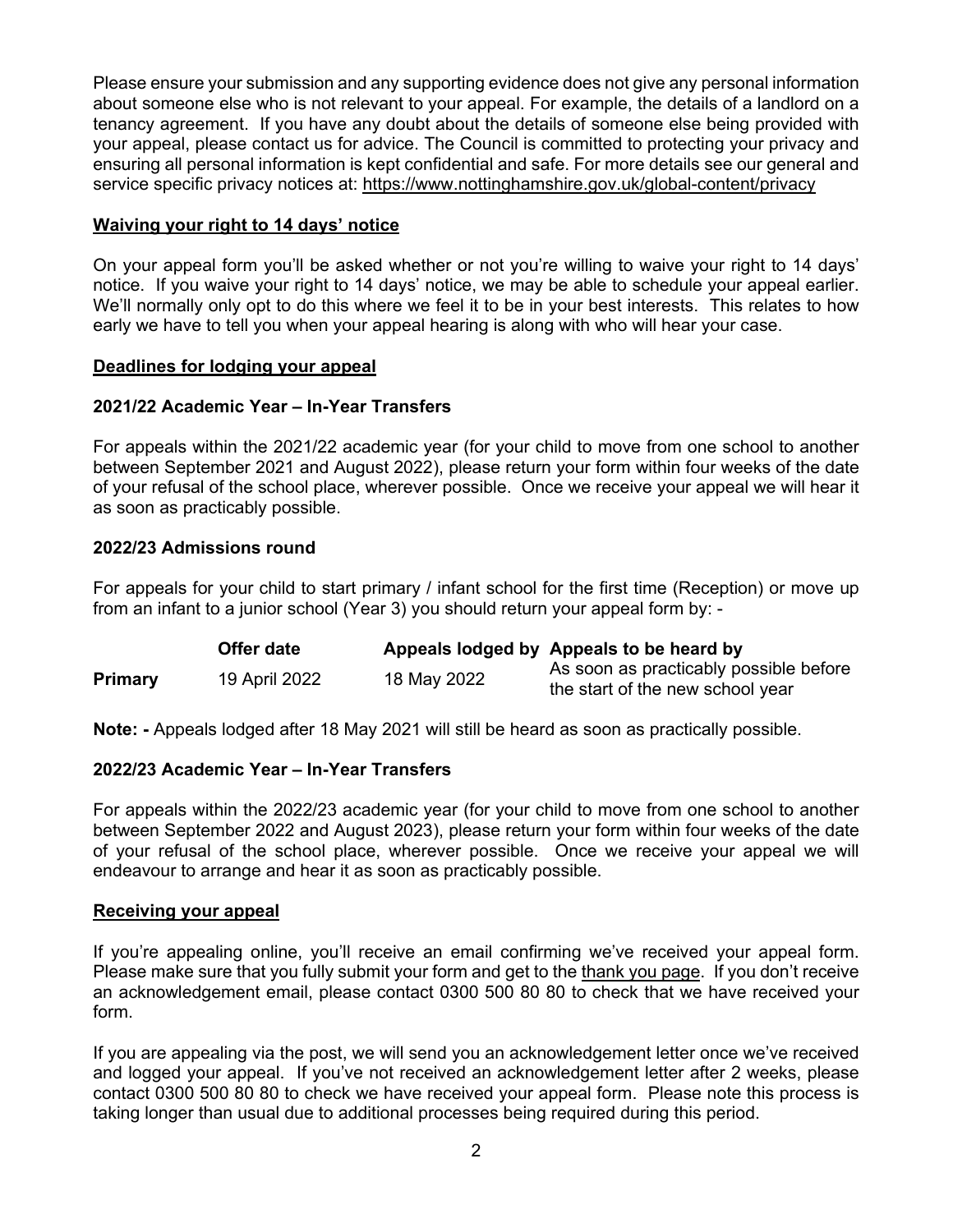# **THE APPEALS PROCESS**

Having received, logged and acknowledged your appeal, we'll make arrangements for your appeal to be heard by a panel of three independent members. In arranging your appeal we will, wherever possible take account of your availability provided on the appeal form, however due to the volume of appeals we receive it may not always be possible to do this. After receiving our acknowledgement email / letter it may be a while before you hear from us again whilst we get on with making arrangements for your appeal hearing.

It is unlikely that we will be able to hold face-to-face hearings safely in the current Coronavirus period, even if some of the existing lockdown restrictions are relaxed. The current arrangements (to comply with The School Admissions (England) (Coronavirus) (Appeals Arrangements) (Amendment) Regulations 2021) allow for virtual hearings and therefore we currently aim to hold appeal hearings by telephone wherever possible. However, if there are reasons why you cannot participate in a telephone hearing, the panel may agree to your case being dealt with using the written information you have provided. We will contact you to discuss this further. If the panel does agree to your case being dealt with using the written information provided you will be sent guidance on how this process will work.

#### **Virtual telephone hearing**

At least 14 days before the hearing (or possibly later if you've waived your right to 14 days' notice) we'll send you an **appointment letter** with the date and time for your appointment with the appeal panel. If we have several appeals for the same school the letter will give you two appointments as your appeal will be held in two separate stages and this is likely to be on different days. The letter will give you the names of the panel members who will be hearing your appeal. If you think you have a connection with any of them, please let us know as soon as possible. The letter will also explain how you can join your appeal hearing. If you have two appointments how you join each stage is different, the letter will explain this to you.

Your appointment letter will also tell you which type of appeal yours will be heard as and will include a flowchart to show the procedure your appeal hearing or hearings will follow. There are broadly two different types of appeals –

- (1) Infant Class Size Prejudice/Future Infant Class Size Prejudice and
- (2) Prejudice Appeals.

**This is very important, as if your appeal is to be heard as an Infant Class Size or Future Infant Class Size appeal it means there are limited grounds the panel can consider.** Further information on Infant Class Size/Future Infant Class Size appeals can be found at **Appendix A (page 7).** Please make sure you read this information carefully before submitting your appeal.

Before your appeal is heard we will also send you the **paperwork** relating to your case, including all of the written information we have received from you and all of the written information the Admission Authority have submitted to us. We don't expect you to provide a written response to the Admission Authority's case as you'll have the opportunity to ask questions of their representative at your appeal. This information is often sent to you at the same time as your appointment letter, but it may be sent out a few days later.

If you wish to submit any extra written information this can be sent to us up to 10 days before your appeal hearing. Please send your information to us by email if you can but please note there is a 10MB limit. If you send more than this limit we will not get your information and will not know that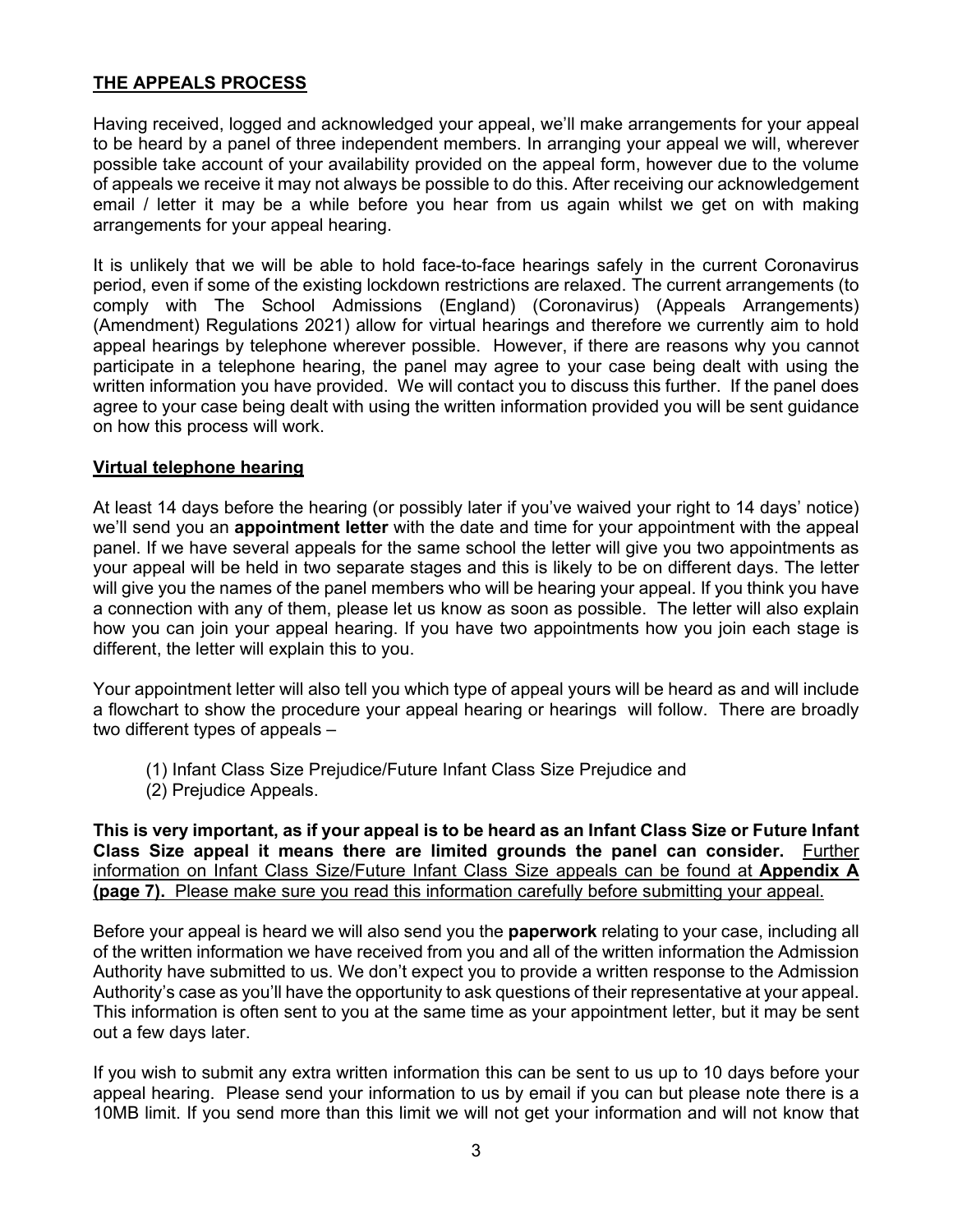you have tried to send it to us. If you need to send more than 10MB please either split it across more than one email or contact us regarding how else to provide it. Regardless of how you have sent the information to us we will acknowledge that we have received it so if you don't hear from us within three working days please call us on the telephone number in your appointment letter or on 0300 500 80 80 to make sure we have received what you have sent.

If you have any **special requirements** such as an interpreter, please let us know as soon as possible by calling 0300 500 80 80 so we can arrange this for you.

We will send you a text reminder a few days before your appointment.

#### **At the hearing**

You're responsible for **presenting your case** to the panel and we recommend you join the virtual telephone hearing or hearings to do this. You may, if you wish, include a friend or supporter in your hearing to help you present your case. Alternatively, you may also choose to ask someone to participate on your behalf, please let us know if you wish to do this.

If you choose not to join your virtual telephone hearing or, if you have two separate stages, stage 2 of your hearing your case will be heard based on the written information you have provided.

#### **For a separate stage 1 hearing (when you have been given two appointments.)**

The stage 1 hearing is to hear the school's case only and will involve all those who have appealed for a place at the school. There is no discussion of your reasons for appealing or your circumstances, (this is done in stage 2 which is confidential to your case.) Your appointment letter will give you a telephone number and ID so that you can join the hearing. Please do this at least five minutes before the time of the hearing. Once you have successfully joined the call you will be asked to identify yourself and then asked to remain silent whilst all the other appellants are brought into the hearing, this could take a few minutes. The facilitator will then bring in the panel, clerk and finally the representative of the school.

#### **For stage 2 hearings or if you have just the one appointment.**

We will attempt to call you a few minutes before your hearing is due to start using the number you have given us so that we have all parties on the call ready to begin. Please note that we may be running behind schedule if earlier appeals have taken longer than expected. If we are unable to contact you or you have told us you do not wish to join, the panel may hear your appeal without you based on the written information you have provided**.** 

Your appeal will be heard by three panel members who are all volunteers and are independent of you and the Admission Authority/School. There will also be a clerk present who is there to provide legal advice to the appeal panel, take confidential notes of the hearing for the appeal panel's use only and to take a record of the decision they make.

The Admission Authority will send a representative to present their case and answer questions and may also bring a witness to give evidence about the school.

Your virtual telephone hearing will include a facilitator from the Education Appeals Team who will be responsible for bringing and keeping all parties in the virtual hearing as far as possible.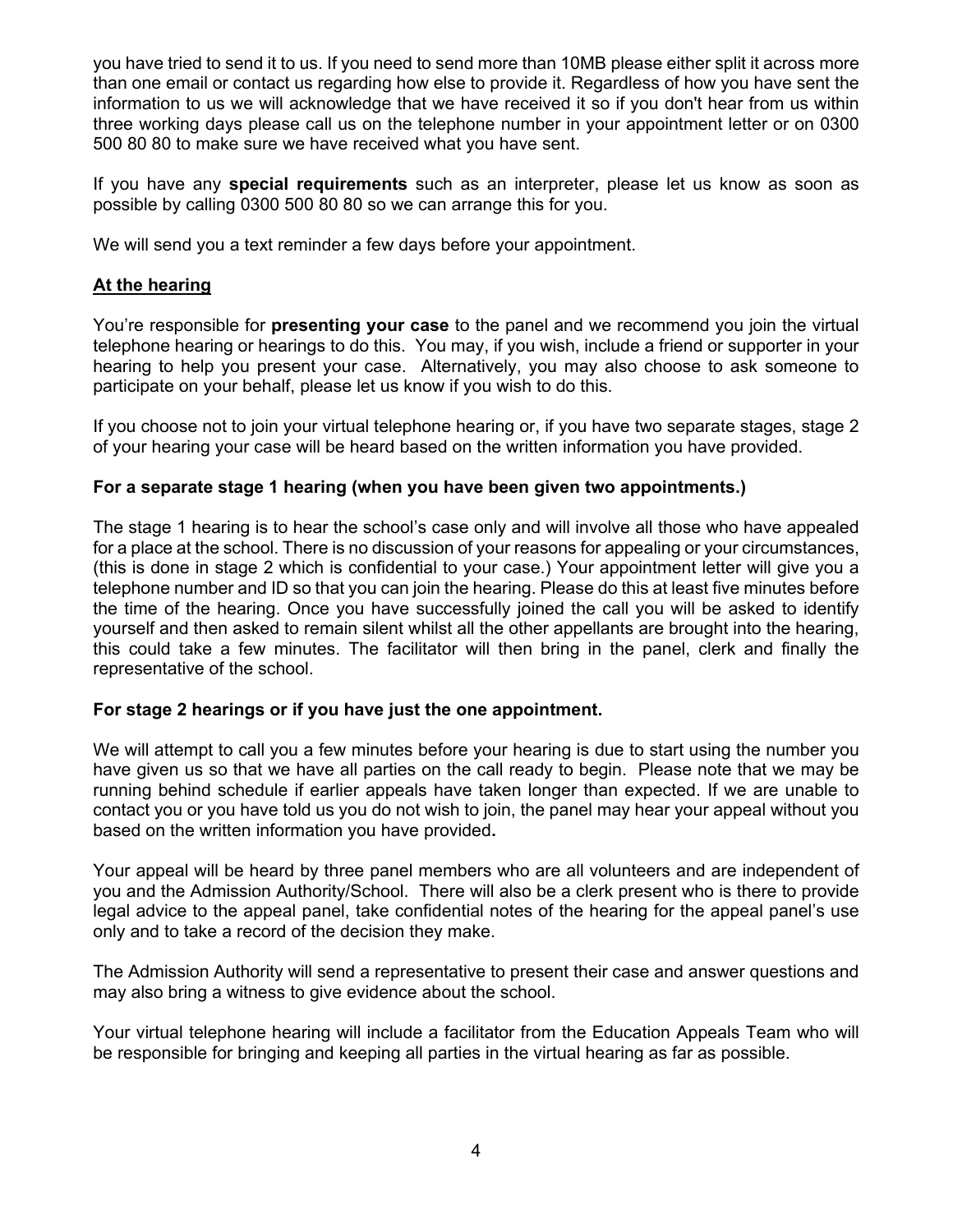If we have received several appeals for the same year group at a school, we will group the appeals together and the same appeal panel will consider all of the cases (group hearing). This is because the reason places couldn't be offered to the children is the same, so the panel needs to consider all of the appeals together. There will be two stages at different times, stage 1 for the school's case only and stage 2 to hear your case only. Each appellant will have their own appointment time with the panel, but the panel will not make its decisions on the cases until it has heard them all.

A **flowchart** provided with your appointment letter will explain what will happen at your appointment.

Appeal hearings usually take no more than an hour. However if you need longer this will be allowed. This may mean that the appeal hearings are running late so we ask that you understand that we will call you as soon as we can and you will not be limited in your time even if your appeal starts late.

### **Decision making**

After your appeal has been heard, you and the Admission Authority representative will be asked to leave the call and the appeal panel will make its decision in private. Decisions are taken by simple majority. The decision is binding upon the Admission Authority if your appeal is upheld.

For group appeal hearings the appeal panel will only make its decision on your appeal after all of the cases in the group hearing have been heard. The clerk, at the appeal hearing, will tell you when all of the decisions are due to be made which could be a number of days after your hearing has taken place.

You will be sent the decision by **letter** which will set out the decision and the reasons for it. This will be posted out within 7 days of the panel making its decision wherever possible. We don't give decisions over the telephone or by email so please don't call or email the office to find out the appeal panel's decision.

If you haven't received your decision letter two weeks after the decision was due to be made, please contact the Education Appeals Team.

# **WHAT IF I'M NOT HAPPY WITH THE OUTCOME OF MY APPEAL?**

If you feel your appeal hearing **wasn't conducted properly** you can submit a complaint to either the **Local Government and Social Care Ombudsman** (for maintained and Voluntary Aided schools) or the **Education and Skills Funding Agency** (for free schools, academies, university technical colleges and studio schools). Please be aware that these bodies can only examine how your appeal or application was processed, this is not a further right of appeal if you are unhappy with the panel's decision.

Details about how to make a complaint about the way your appeal was conducted can be found at: www.gov.uk/schools-admissions/appealing-a-schools-decision.

The Local Government and Social Care Ombudsman has the following factsheets which provide some general information about the most common types of complaints which you may find useful:-

#### http://www.lgo.org.uk/make-a-complaint/fact-sheets/education/infant-class-size-appeals

#### http://www.lgo.org.uk/make-a-complaint/fact-sheets/education/school-admissions

If anyone concerned with the appeal (you as the parent/carer, or the Admission Authority) believes that the decision of the Appeal Panel was legally in error, they can seek to challenge the decision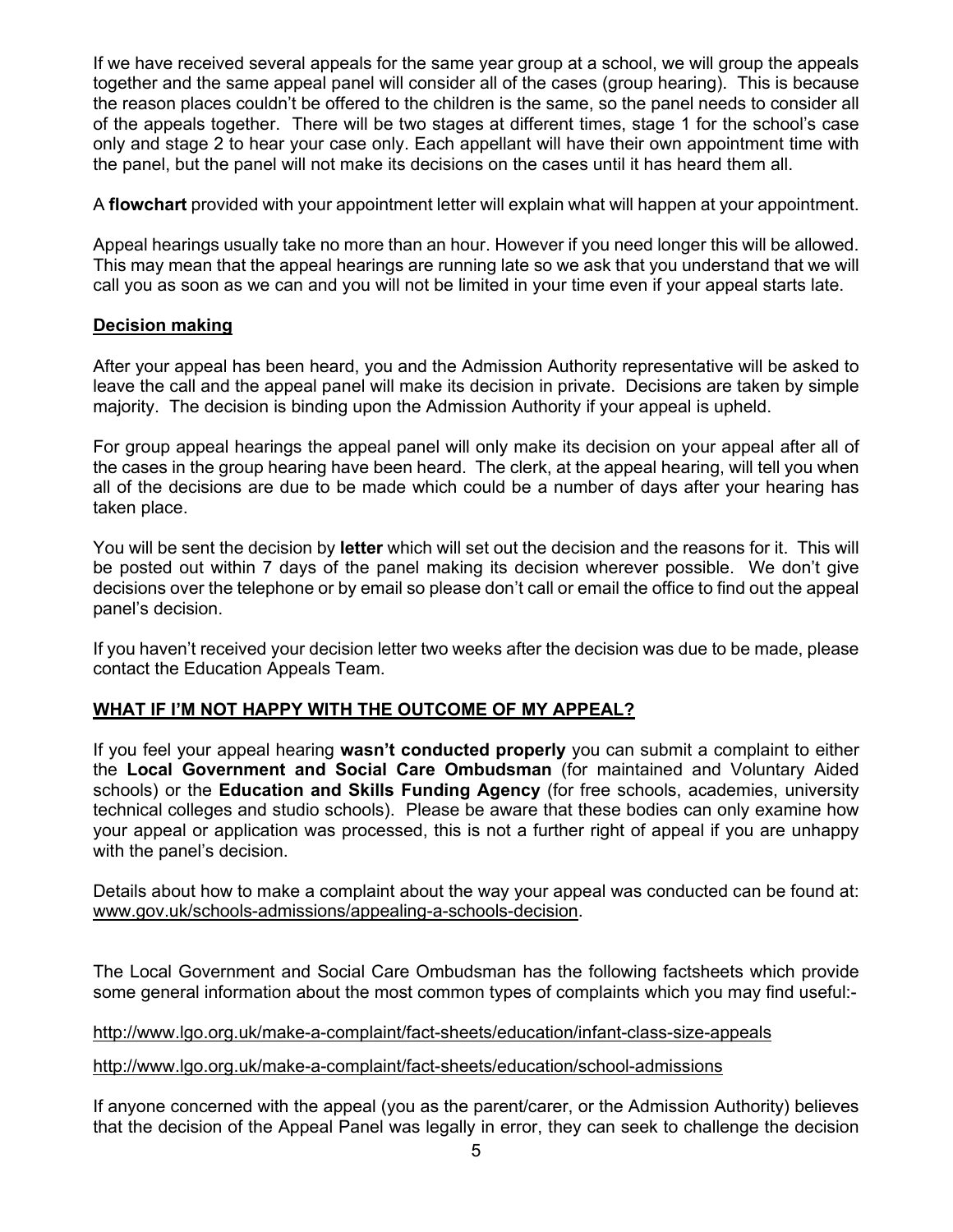of the appeal panel by means of what is known as **judicial review**. If you wish to consider this course of action you should take independent legal advice.

### **Further Information**

### **Democratic Services Team**

If you would like any further information about the process please email education.appeals@nottscc.gov.uk or call 0300 500 80 80.

# **Advisory Centre for Education (ACE)**

ACE is an independent education advice centre which provides information on the education system - http://www.ace-ed.org.uk/advice-about-education-for-parents

### **Coram Children's Legal Centre**

Coram Children's Legal Centre provides free, independent advice on all areas of child, family and education law http://childlawadvice.org.uk

# **County Council Admissions Team**

If you want to find out about where places are available at alternative schools you need to speak to Admissions on 0300 500 80 80 or email admissions.ed@nottscc.gov.uk

# **Useful Links:**

Making a school admission appeal:

http://www.nottinghamshire.gov.uk/education/school-admissions/making-a-school-admissionappeal

Determined admission arrangements and list of schools who are their own admission authority: http://www.nottinghamshire.gov.uk/education/school-admissions/determined-admissionarrangements

List of academies, voluntary aided, foundation and free schools we clerk: Academies - Democratic Services.pdf

Appealing a schools decision (Government guidance): https://www.gov.uk/schools-admissions/appealing-a-schools-decision

School Admissions Code:

https://www.gov.uk/government/publications/school-admissions-code--2

School Admission Appeals Code: https://www.gov.uk/government/publications/school-admissions-appeals-code

Guidance on the changes to the admission appeals regulations during the coronavirus outbreak: https://www.gov.uk/government/publications/school-admissions-appeals-code/changes-to-theschool-admission-appeals-code-regulations-during-the-coronavirus-outbreak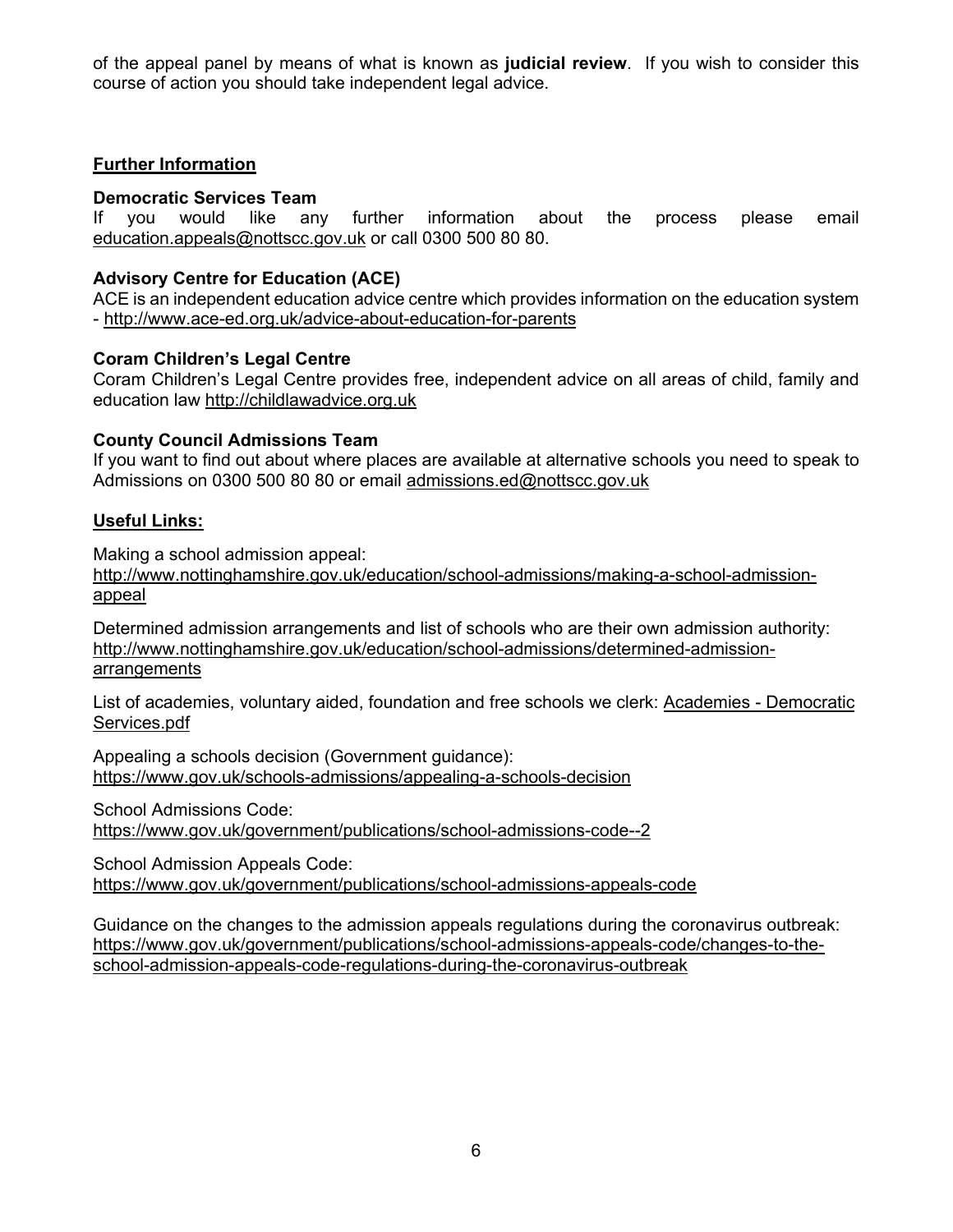# **APPENDIX A**

#### **Infant Class Size**

The Law states that in infant classes there must be no more than 30 pupils per teacher. If this applies to the school in either the academic year you are appealing for or in future infant academic years then your appeal will be dealt with as an Infant Class Size Appeal/Future Infant Class Size Appeal. We'll tell you if this applies in the letter we send you giving you information on your appeal hearing.

In Infant Class Size appeal hearings the appeal panel is essentially reviewing the Admission Authority's decision to refuse a place at the school in question. (Based on the information the Authority had available at that time.) The appeal panel doesn't have the flexibility to say that your personal circumstances mean you should have a place at the school if this would take the number of children in the class to over 30. This makes Infant Class Size appeals different to other school admission appeals.

During the 2018/19 normal Admissions round only **5%** of Infant Class Size appeals were allowed (appeals to start Reception in September 2018 which were heard between  $6<sup>th</sup>$  June and 31<sup>st</sup> August 2018 inclusive).

The grounds which an Appeal Panel can legally allow an infant class size appeal are limited to the following four grounds:-

- Admitting additional children would not breach the infant class size limit (there are not 30 children per fully qualified teacher in the year group).
- Your child would have been offered a place if the mandatory requirements of the School Admissions Code and Part 3 of the School Standards and Framework Act 1998 had been applied correctly *(i.e. something unlawful in the arrangements meant your child didn't get a place they would have got had the arrangements been lawful.)*
- Your child would have been offered a place if the admission arrangements had been correctly and impartially applied in your case *(i.e. there has been an error in how your application was processed which meant your child wasn't given a place that they would have got had the arrangements been correctly applied.)*
- The decision was not one which a reasonable Authority would make in the circumstances of the case. The threshold for an unreasonable decision is very high and would be one that is perverse. (*i.e. completely illogical or irrational, taking into account all the relevant facts of the case so that no Admission Authority looking at the case would have ever refused it.)*

The Local Government Ombudsman has published a factsheet on complaints about Infant Class Size appeals which provides useful information to parents regarding the limitation of Infant Class Size appeals. http://www.lgo.org.uk/make-a-complaint/fact-sheets/education/infant-class-sizeappeals In this factsheet, the Ombudsman states that "a decision that makes it impossible for you to transport all your family to school on time, or even impossible for you to continue working, is very unlikely to be perverse. The courts have established this."

You may refer to personal factors on your appeal form or at the hearing, and the appeal panel will take them into account when considering whether the decision to refuse your application was a reasonable one. Further details on the reasonableness test can be found in paragraph 4.10 of the School Admissions Appeals Code.